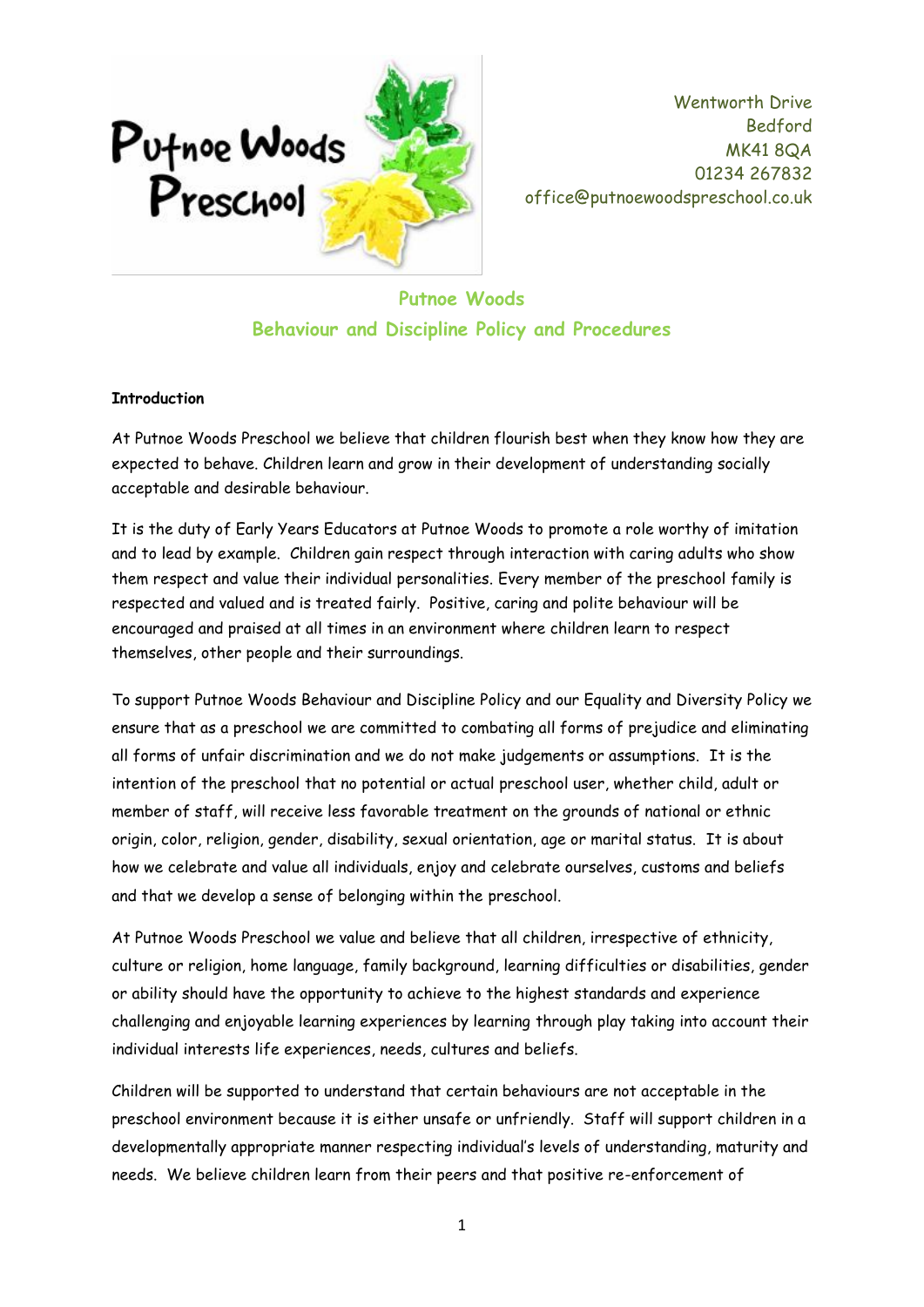

appropriate behaviour is more successful than negative re-enforcement of inappropriate behaviour. This also aids the development of self-confidence.

Putnoe Woods Preschool believes that children need to have set boundaries of behaviour, not only for their own safety but also the safety of their peers. Within Putnoe Woods we aim to set these boundaries in a way which helps the child to develop a sense of the significance of their own behaviour, both on their own environment and those around them keeping restrictions on the child's natural desire to explore and develop their own ideas and concepts are kept to a minimum.

Putnoe Woods Preschool Behaviour Policy is concerned with safety, care and respect for each other. We endeavour to keep the rules to a minimum and ensure that these are age and stage appropriate. We regularly involve children in the process of setting rules to encourage cooperation and participation and ensure children gain understanding of the expectations of behaviour relevant to them as a unique child.

Whatever the stage of development it is vital to remember that children are always learning how the social world works.

*3.1 'Children learn beast when they are healthy, safe and secure, when their individual needs are met and when they have positive relationships with the adults caring for them…….providers to create high quality settings which are welcoming, safe and stimulating and where children are able to enjoy learning and grow in confidence'*

## *Statutory Framework for the Early Years Foundation Stage 2021*

Putnoe Woods Preschool Behaviour Policy is designed to support the way in which everybody can work together in a supportive and respectful way in which everybody feels safe, secure and happy in a working environment that is effective and considerate.

#### 3.53. Providers are responsible for managing children's behaviour in an appropriate way

3.54. Providers must not give or threaten corporal punishment to a child and must not use or threaten any punishment which could adversely affect a child's well-being. Providers must take all reasonable steps to ensure that corporal punishment is not given by any person who cares for or is in regular contact with a child, or by any person living or working in the premises where care is provided. Any early years provider who fails to meet these requirements commits an offence. A person will not be taken to have used corporal punishment (and therefore will not have committed an offence), where physical intervention57 was taken for the purposes of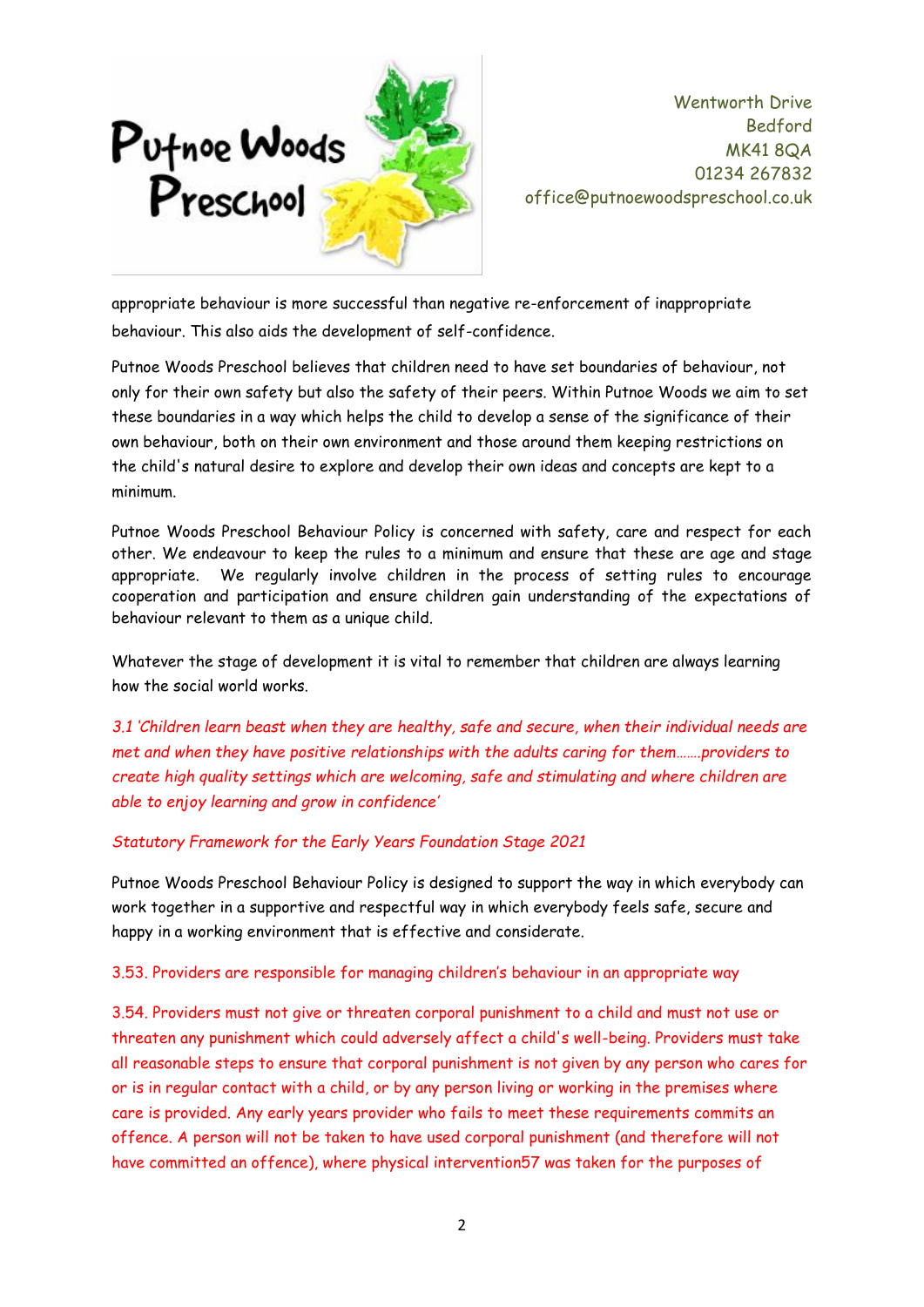

averting immediate danger of personal injury to any person (including the child) or to manage a child's behaviour if absolutely necessary. Providers, including childminders, must keep a record of any occasion where physical intervention is used, and parents and/or carers must be informed on the same day, or as soon as reasonably practicable.

## *Statutory Framework for the Early Years Foundation stage 2021*

Putnoe Woods Behaviour and Discipline policy is therefore designed to support the way in which all members of the school can live and work together in a supportive way, without fear of being hurt or hindered by anyone else. It aims to promote an environment where everyone feels happy, safe and secure.

## **EVERYONE SMILES IN THE SAME LANGUAGE**

## **Roles and Responsibilities of Staff, Volunteers and Students**

As secondary educators, it is essential that all members of staff promote a role worthy of imitation and lead by example. Children gain respect through interaction with caring adults who show them respect and value their individual personalities and support the child and their families / carers.

Staff, Volunteers and Students at Putnoe Woods Preschool will:

- 1.1 Provide a safe, stimulating and enabling environment for different age groups
- 1.2 Provides activities that are age appropriate and appropriate for individual needs and stages of development
- 1.3 Provide opportunities for children to become involved in their own learning
- 1.4 Ensure that they help children to understand and educate children that discriminatory behaviour and remarks are unacceptable
- 1.5 Ensure that each playroom has their individual class Values displayed to support inclusion, antidiscrimination, equality and diversity
- 1.6 Implement a consistent approach to Putnoe Woods Behaviour and Disciplinary Policy as to ensure children have a sense of knowing what to expect
- 1.7 Treat all children fairly and with dignity and respect to support self-discipline and selfesteem in an encouraging and mutually respected environment
- 1.8 Ensure that they are aware of and respect a range of cultural expectations regarding interactions between people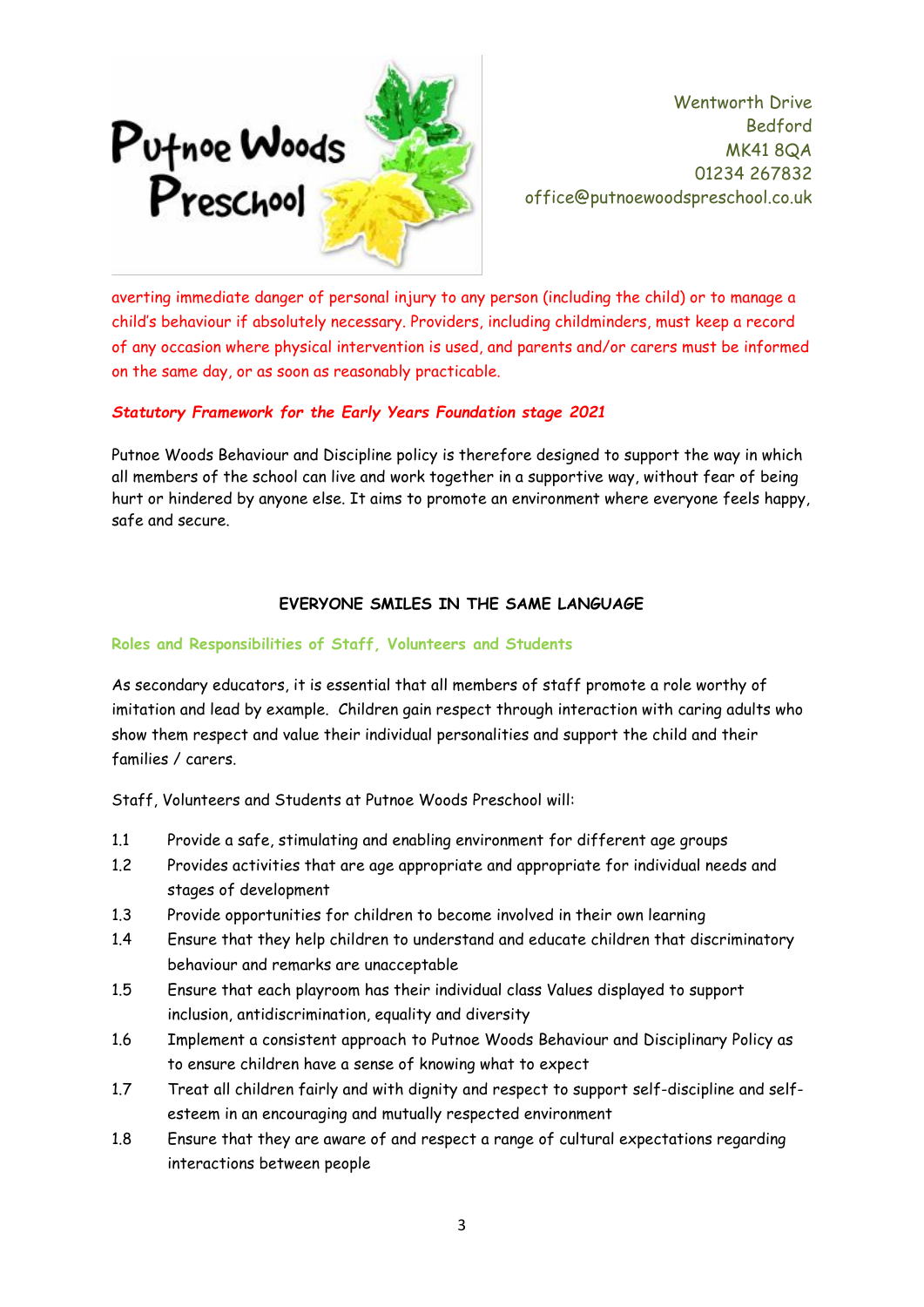

- 1.9 Be sensitive to the individual needs of the child and their family background
- 1.10 Use positive reinforcement and role model acceptable standards of behaviour remembering children are not born with the understanding of rules and boundaries
- 1.11 Allow, encourage and educate children to make decisions, choices and give them the responsibility opportunity to learn and educate themselves
- 1.12 Not be judgemental with regard to a child's behaviour and possible underlying causes
- 1.13 Will appreciate that not everybody has the same values
- 1.14 Acknowledge the efforts and achievements of all children
- 1.15 Decide how to handle a particular type of behaviour depending on the child's age, level of development and the circumstances surrounding the behaviour. This may involve asking the child to talk and think about what he/she has done
- 1.16 Support children in developing empathy and children will only be asked to apologise if they have developed strong empathy skills and have a good understanding of why saying sorry is appropriate
- 1.17 Help staff to reflect on their own responses towards challenging behaviours to ensure that their reactions are appropriate

Staff should aim for children to learn to:

- 1.18 Leave their parents/carers happily and with confidence
- 1.19 Participate in group activities and develop the skills of sharing and taking turns in their play
- 1.20 Ask for and be willing to receive help or advice from others
- 1.21 Follow simple instructions appropriate to their individual stage of development
- 1.22 Enjoy and respond to praise
- 1.23 Develop skills of concentration when involved in both self-initiated and adultdirected activities
- 1.24 Demonstrate good manners at all times
- 1.25 Show consideration and respect for the preschool equipment and resources, and for others belongings
- 1.26 Establish consistency in behavioural responses between home and preschool and when spending time with different adults

#### **Staff should:**

- 1.27 Recognise the individuality of all our children
- 1.28 Support each child in developing self‐esteem, confidence and feelings of competence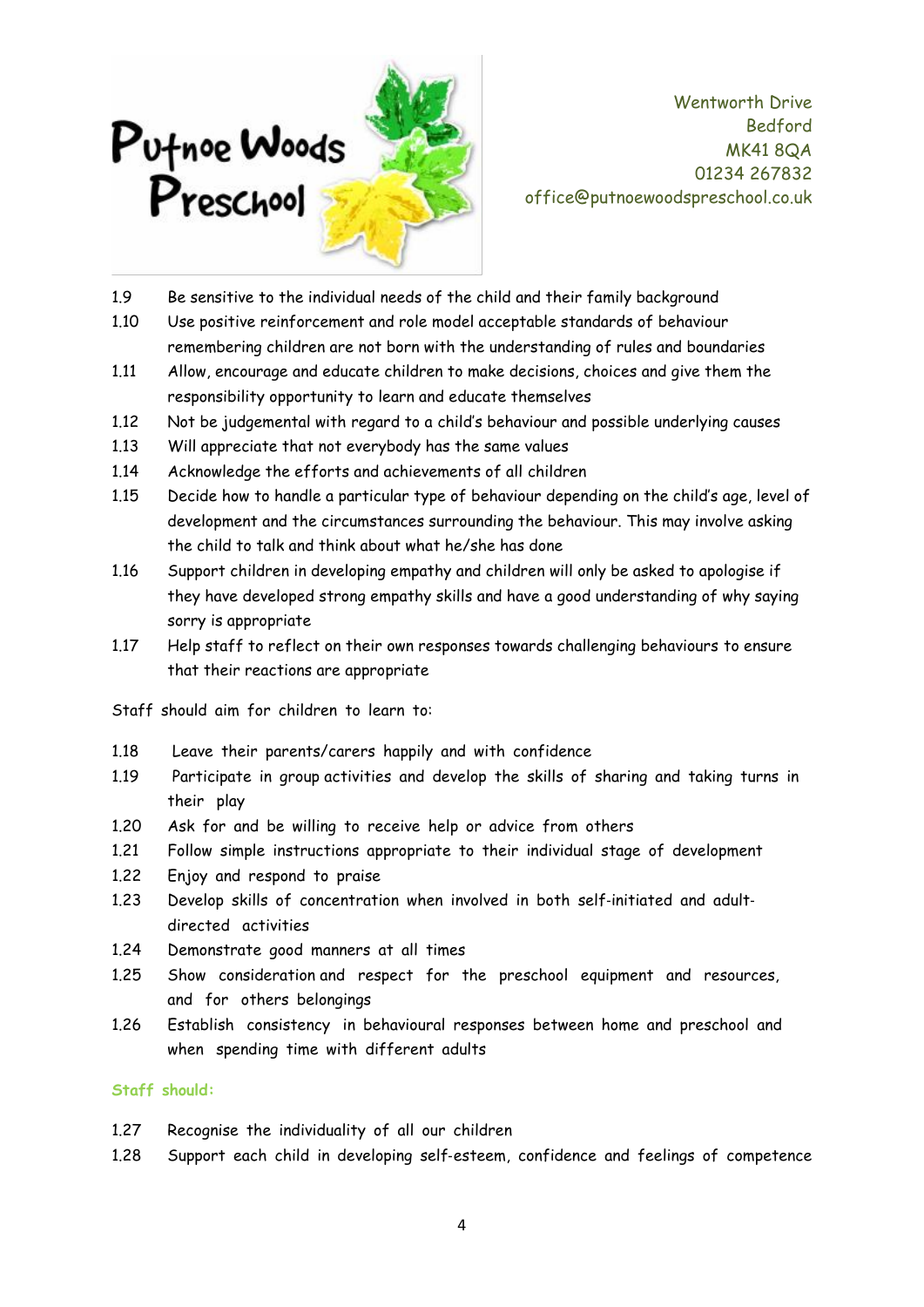

- 1.29 Provide a key worker system enabling staff to build a strong and positive relationship with children and their families
- 1.30 Work in partnership with parents and carers by communicating openly
- 1.31 Praise children and acknowledge their positive actions and attitudes therefore ensuring that children see that we value and respect them
- 1.32 Have *realistic expectations* for behaviour and an understanding of what children should be capable of doing successfully according to their age
- 1.33 Relate their *expectations* according to where children are in their development
- 1.34 Be able to *maintain enough control to prevent problems* through careful interventions in dangerous or harmful behaviour
- 1.35 Consider the environment and remember young children may be curious explorers
- 1.36 Maintain a dependable routine
- 1.37 Offer small group time activities
- 1.38 Keep children busy, challenged and interested
- 1.39 Avoid competition and crowding provide plenty of materials and duplicates of toys to prevent children competing for these toys
- 1.40 Ensure no child is placed under any form of stress to complete or perform something that is too difficult

## **Supporting Children and Developing Acceptable Behaviour**

Staff will support children to develop a positive and safe learning environment and aim to develop an atmosphere of respect for other people and property.

Staff will:

- 1.41 Be a good role model and display positive body language
- 1.42 Establish clear and consistent rules, routines and boundaries
- 1.43 Demonstrate a calm, consistent and positive approach
- 1.44 Ensure discipline is clear, short and to the point and that it is the behaviour that is not welcome
- 1.45 Praise children when they are behaving appropriately ensuring each child is aware why you are pleased with them
- 1.46 Distract a child when necessary redirecting their attention to avoid disagreements that children cannot handle
- 1.47 Encourage good habits such as punctuality, quiet inside voices, walking legs, kind hands, sharing toys, good manners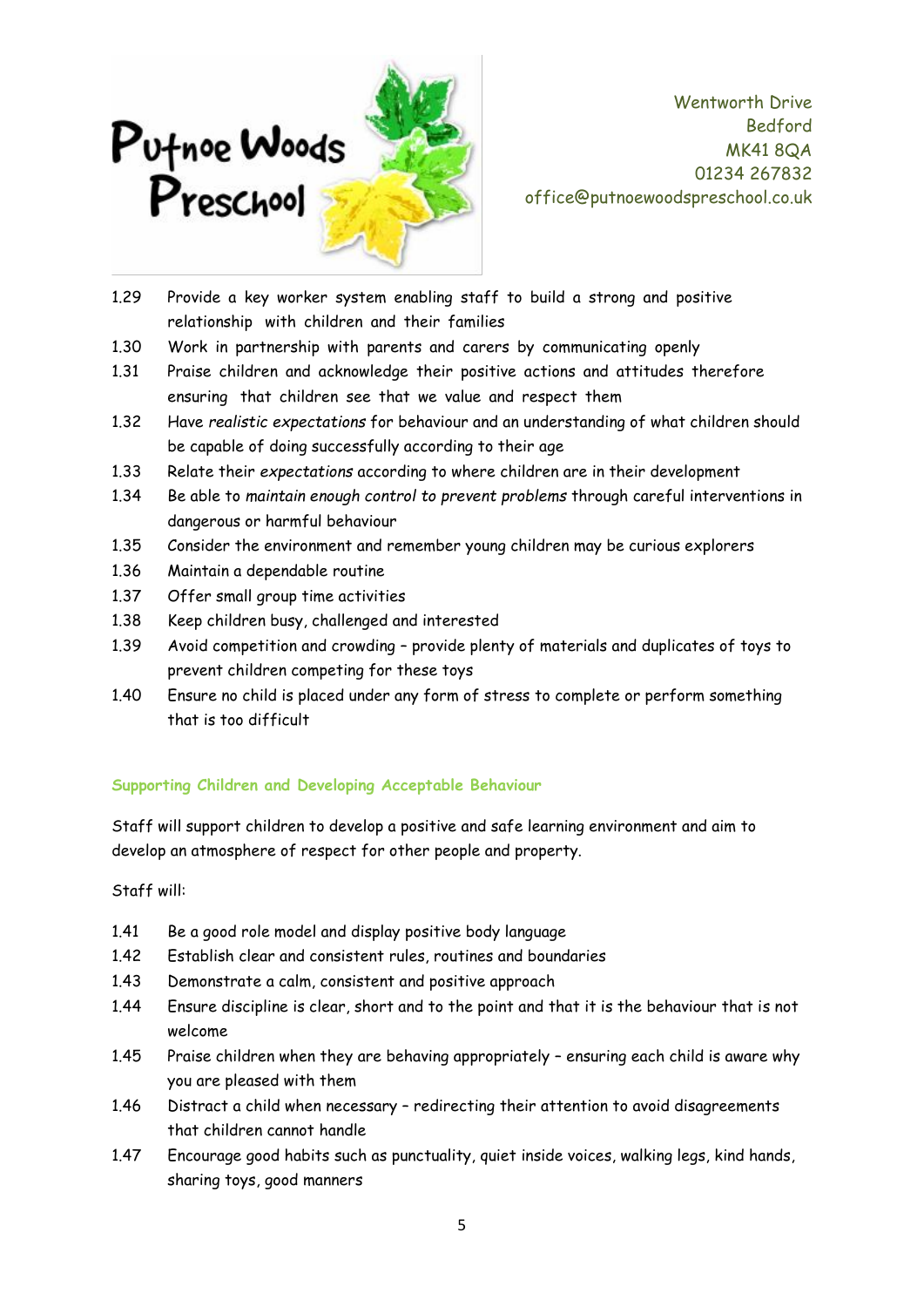

- 1.48 Give warnings explaining clearly what is expected and why
- 1.49 Endeavour for children to understand the consequences of their action and to treat others as they would wish to be treated
- 1.50 Remind the children of expectations and rules ask the children to tell you the preschool Values
- 1.51 Use positive phrases and reinforcements e.g. remember we run outside instead of no running and use picture cues and PEC's cards
- 1.52 Providing opportunities to develop social skills and independence
- 1.53 Give attention to children displaying appropriate behaviour inappropriate behaviour can be used as a form of attention seeking and should be ignore where possible
- 1.54 Use gesture to support language i.e. holding up the palm of the hand to reinforce Stop
- 1.55 Speak to the child at their level
- 1.56 Reward children with, for example, stickers, stamps, certificates or praise from another member of staff to encourage children to repeat their positive behaviours
- 1.57 All concerns are treated in the strictest confidence
- 1.58 Use redirection, if a child acts inappropriately staff will help the child to focus on something else to achieve their goal
- 1.59 Give alternatives to aggressive behaviours such as touching gently rather than pulling, stroking rather than pinching, throwing balls into a box rather than toys
- 1.60 Setting up solutions if you go first then…and start a waiting list
- 1.61 Give personal positive attention whilst behaving in a productive manner to encourage repetition of an activity or a longer focus
- 1.62 Staff all react consistently to children's behaviour
- 1.63 To actively involve children in solving their problems and conflicts
- 1.64 Use stories and group activities to promote social skills

Staff will NOT:

- 1.65 Use any form of physical punishment such as smacking
- 1.66 Single children out so that they feel humiliated or sit them in corner or on a naughty chair
- 1.67 Shout or raise their voices in a threatening manner unless there is a sense of immediate danger and if the safety of the child or others is compromised
- 1.68 Use terminology that is derogatory
- 1.69 Use the word NO, instead use the word STOP
- 1.70 Call a child naughty or use sarcasm
- 1.71 Demonstrate non-compliance with regard to British Values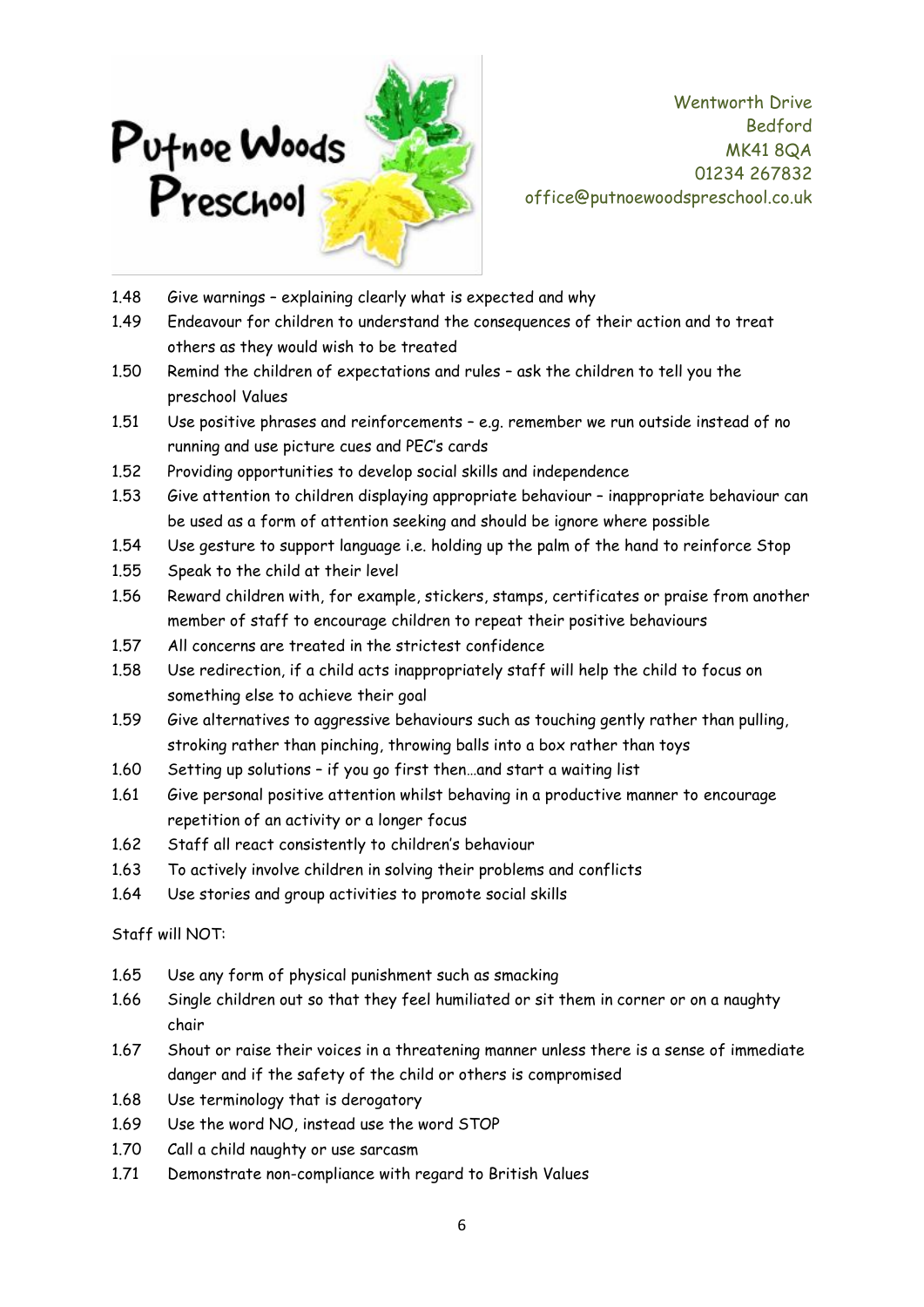

- 1.72 Demonstrate any form of discriminatory practice
- 1.73 Threaten to withhold any food or drink

## **Dealing with Inappropriate Behaviours**

Staff, Volunteers and Students at Putnoe Woods preschool will take a holistic and consistent approach when dealing with inappropriate behaviours. The needs of the individual child will be taken into consideration as will their age, developmental stage and / or special educational needs and disabilities.

Children may misbehave because they have not yet learnt how to react to feelings and needs in acceptable ways. The most common needs and feelings that can trigger unacceptable behaviour are: Attention, Boredom, Curiosity, Imitation, Independence, Anger, Frustration, Anxiety, Fear, Excitement, Anticipation and Tiredness

Although we cannot control a child's behaviour but we are able to encourage them to:

- make their own choices
- to understand that there are positive and negative consequences to their actions
- to recognise and respond appropriately to their feelings and needs
- to be ready, willing and able to become effective learners

At Putnoe Woods preschool we encourage the development of positive attitudes and disposition such as confidence, co-operation, resilience, curiosity, communication and concentration from the moment the child comes into our care to enable us to support building the foundations to succeed in later life.

In order to deal with inappropriate behaviour within the preschool staff will:

- 1.74 Redirect the child's attention from their behaviour
- 1.75 Use facial expression sad face
- 1.76 Use an appropriate tone of voice calm but firm
- 1.77 Use praise when appropriate behaviour is displayed
- 1.78 Give a verbal warning with the consequence if you throw the toys they will break
- 1.79 Calm the child and take them to a quiet area let's sit quietly and calm down, depending on their level of understanding explain to them their wrong doing, praise them for sitting quietly before they re-join play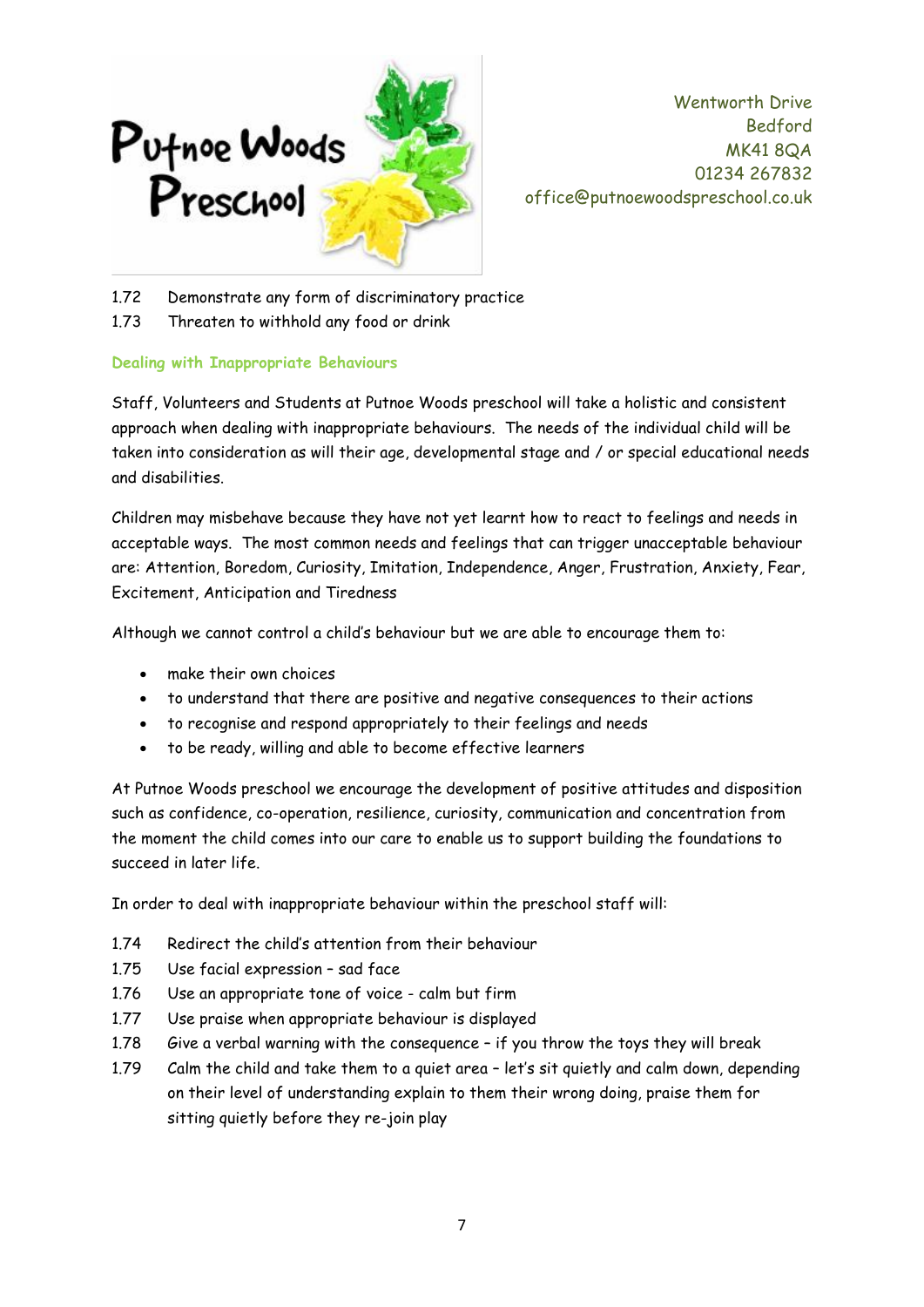

1.80 When dealing with inappropriate behaviour it is imperative that we seek and observe the child's behaviour as best we can as to understand why the behaviour has been displayed. We can then decide on how to deal with the inappropriate behaviour.

#### **ABC Plans and IEP's (Individual Education Plans)**

- 1.81 If a child requires help to develop positive behaviour, every effort will be made to provide for their needs
- 1.82 The childs key person will initially raise their concerns with the SEND Coordinator and Preschool Manager
- 1.83 Concerns will be discussed sensitively with the childs parents / carers and consent sought to complete an ABC Behaviour Plan or an Individual Education Plan
- 1.84 Through partnership with parents and formal observations, staff will make every effort to identify any behavioural concerns and the causes of that behaviour. From these observations and discussions, the ABC plan can be implemented
- 1.85 The ABC Behaviour Plan is a direct observation tool that can be used to collect information about the events that are occurring within a student's environment.
	- "A" refers to the antecedent, or the event or activity that immediately precedes a problem behaviour.
	- The "B" refers to observed behaviour
	- "C" refers to the consequence, or the event that immediately follows a response
- 1.86 The ABC Behaviour Plan can then be used to organise information over several observation sessions by recording the types of behaviours observed and the events that precede and follow the behaviour
- 1.87 Observing and recording the ABC data helps to identify any behaviours and Early Help support that may be required for the individual child form both the preschool and multi agencies
- 1.88 An Individual Education Plan will help to support the child, with one to one support, building relationships to help resolve behaviour issues
- 1.89 If the behaviours continue we will discuss with the parent how we can support them further with the involvement of other professionals and multi agencies such as Early Help, Behaviour Management
- 1.90 To access the involvement and support from other professional parents will be required to sign a Consent to Share Information form in line with GDPR May 2108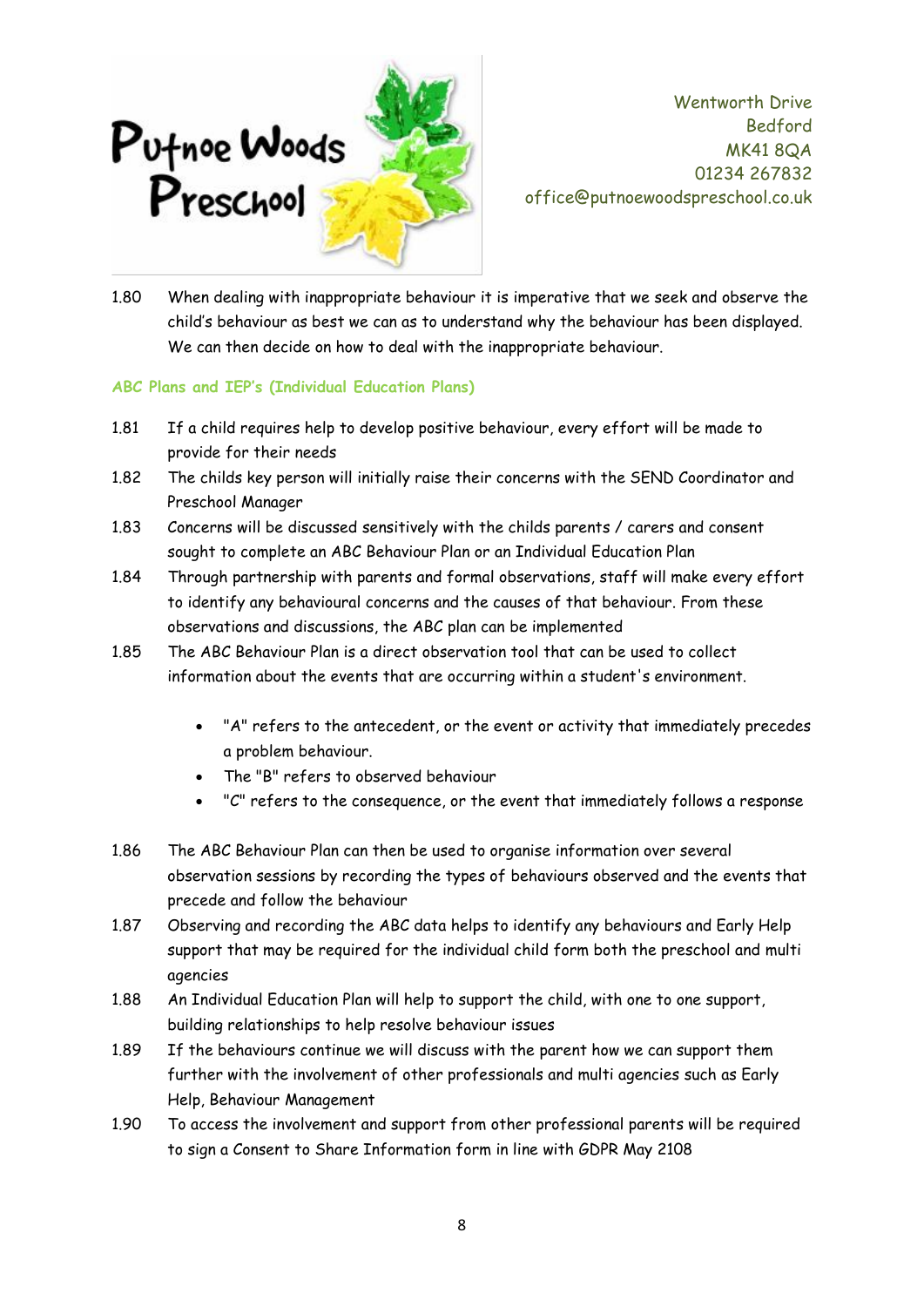

#### **123 Magic**

With advice from the Child Development Centre, in circumstances of 'severe' or repetitive unwanted behaviours the preschool have been advised to use '1,2,3 Magic' method of behaviour management.

- When the behaviour occurs, we hold up 1 finger and say 'That's 1' we wait 5 seconds to see if the behaviour continues
- If the behaviour reoccurs we hold up 2 fingers and say 'That's 2' we wait 5 seconds to see if the behaviour continues
- If the behaviour reoccurs we hold up 3 fingers and say 'that's 3, time out'
- It is an automatic 3 for hitting, spiting, offensive language and biting
- Time out is NOT a punishment it is a consequence for not doing as asked
- The child is required to sit for 1 minute of their age in a safe and appropriate place

As a preschool, we endeavour to prevent unwanted behaviours and educate and teach children good behaviours through our values and golden rules, however in certain circumstances we may need to apply the '123 Magic' method.

## **Bullying Behaviour**

It is with regret that bullying behaviour may be displayed in a variety of ways which include:

- 1.91 Emotional Being deliberately unkind, shunning or excluding another person from a group or tormenting them. For example, forcing another person to be 'left out' of a game or activity, passing notes about others or making fun of another person
- 1.92 Physical Pushing, scratching, spitting, kicking, hitting, biting, taking or damaging belongings, tripping up, punching or using any other sort of violence against another person
- 1.93 Verbal Name-calling, put-downs, ridiculing or using words to attack, threaten or insult. For example, spreading rumours or making fun of another person's appearance, including cyber bullying
- 1.94 Psychological Behaviour likely to instil a sense of fear or anxiety in another person

#### **Peer on Peer Abuse**

Regrettably children and young people may be harmful to on another in a number of ways which would be classified as peer on peer abuse. Abusive behaviour can happen to children and young people and it is necessary that the staff at Putnoe Woods Preschool consider what abuse looks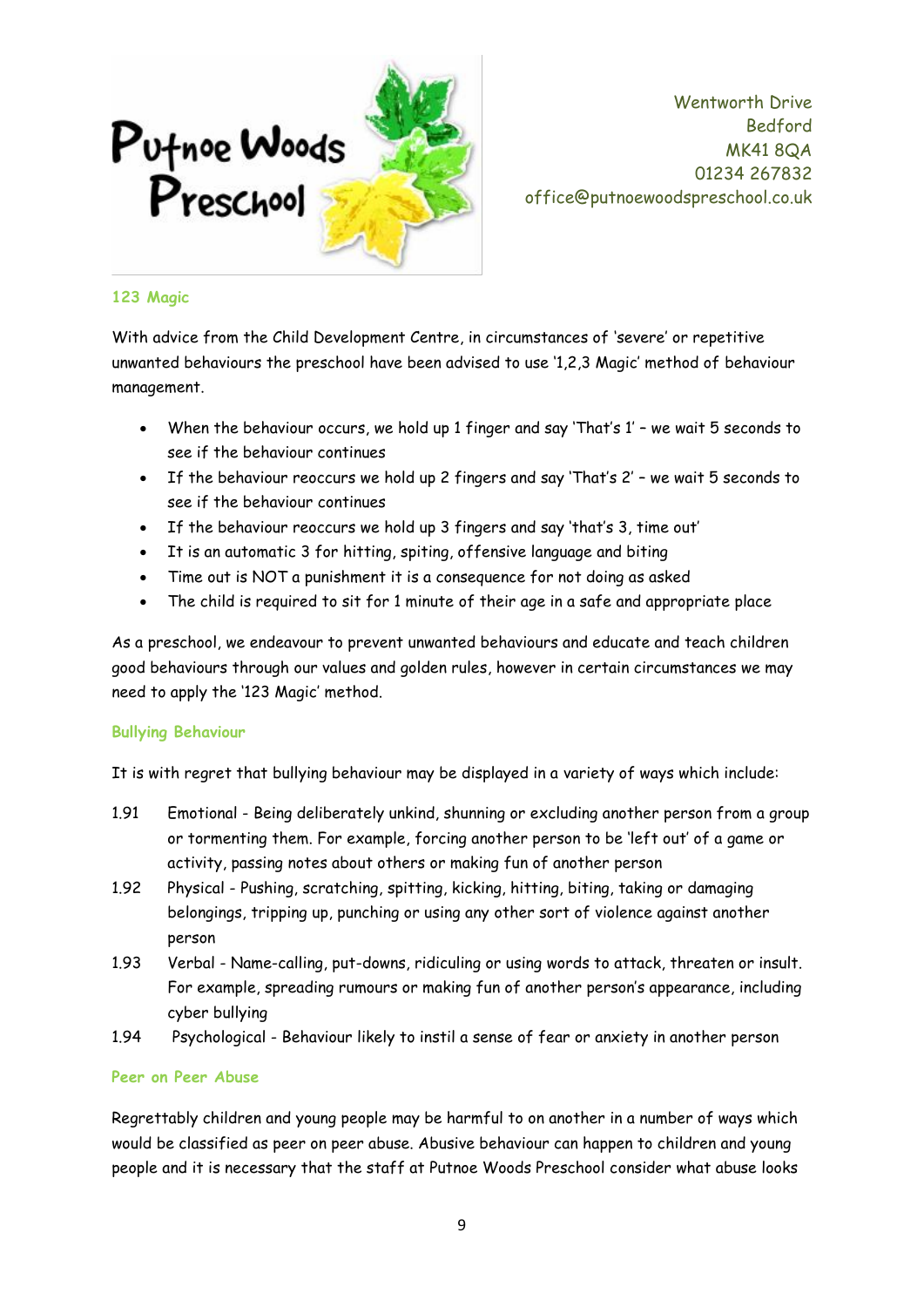

like, how it can be managed and what support can be implemented for intervention and prevention.

Peer on Peer Abuse may be displayed in the same behaviours as bullying and also

- Sexually harmful behaviour inappropriate touching, language
- Disability because, or focussing on the issue of disability

Changes in behaviour which may indicate that a pupil is being bullied, include:

- an unwillingness to return to school
- displays of excessive anxiety, becoming withdrawn or unusually quiet.
- psychological damage and diminished levels of self-confidence.
- choosing the company of adults
- repressed body language and poor eye contact.
- difficulty in sleeping, reporting nightmares

46. All staff should be aware that children can abuse other children (often referred to as peer on peer abuse). And that it can happen both inside and outside of school or college and online. It is important that all staff recognise the indicators and signs of peer on peer abuse and know how to identify it and respond to reports

## *Keeping Children Safe in Education 2021*

The staff at Putnoe Woods will

1.1 Deal with the situation in a sensitive and appropriate manner and immediately

The staff at Putnoe Woods Preschool take any allegations of bullying behaviour as addressed by the child or their parent very seriously in addition to being witness to any such incident

The staff at Putnoe Woods Preschool will:

- 1.95 Ensure all incidents of bullying MUST be addressed thoroughly and sensitively
- 1.96 Encourage children to immediately report any incident of bullying that they witness and reassure them that what they say will be taken seriously and handled carefully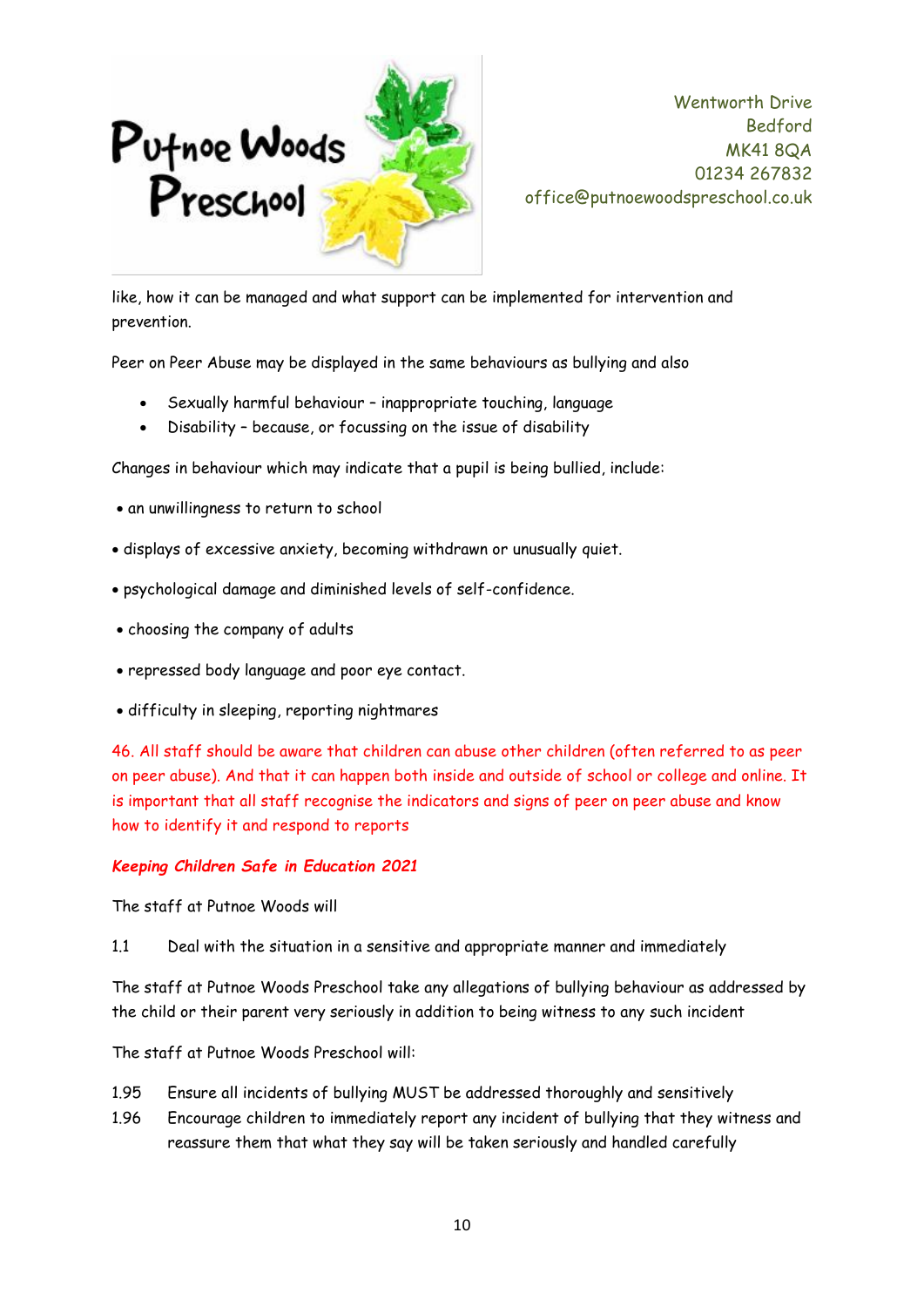

- 1.97 Ensure that they inform the Preschool Manager or Deputy Manager if they witness an incident of bullying involving children at the setting
- 1.98 Ensure that if a child tells a member of staff that they are being bullied, they will be given the time to explain what has happened and reassured that they were right to tell
- 1.99 Ensure that the individual who has been the victim of bullying are helped and supported by the staff team
- 1.100 Ensure that they are kept under close supervision and staff check on their welfare regularly
- 1.101 In most cases, bullying behaviour can be addressed according to the strategies in Putnoe Woods Behaviour and Discipline Policy
- 1.102 Encourage the 'bully' to discuss their behaviour and think through the consequences of their actions. Where appropriate and developmentally capable encourage them to talk through the incident
- 1.103 Ensure that the parent of all the children involved in a bullying incident are informed at the earliest possible opportunity and if appropriate, staff should facilitate a meeting between the relevant parent/carers
- 1.104 Discuss what has happened with their parents and work out with them a plan for handling the child's behaviour
- 1.105 Discuss what has happened with their parents, explaining that the child who did the bullying is being helped to adopt more acceptable ways of behaving
- 1.106 Ensure that at all times such incidents with care and sensitivity
- 1.107 Ensure all incidents of bullying are be reported to the Preschool Manger and SEND and Behaviour Coordinator and MUST be recorded on an Incident Form
- 1.108 Identify any form of peer on peer abuse
- 1.109 Not be judgemental, prejudice, dismissive or irresponsible
- 1.110 Endeavour to gather the facts
- 1.111 Consider the risks was it deliberate
- 1.112 Educate children on moral values through our golden rules and expected standards of behaviour
- 1.113 Use a variety of resources and group activities to promote sharing and caring and personal, social and emotional development
- 1.114 Ensure that they help children to understand and educate children that discriminatory behavior and remarks are unacceptable
- 1.115 Give reassurance to the child or children who have been bullied
- 1.116 Use the Safeguarding Policy and Peer on Peer Abuse Policy to support the Behaviour and Discipline Children Policy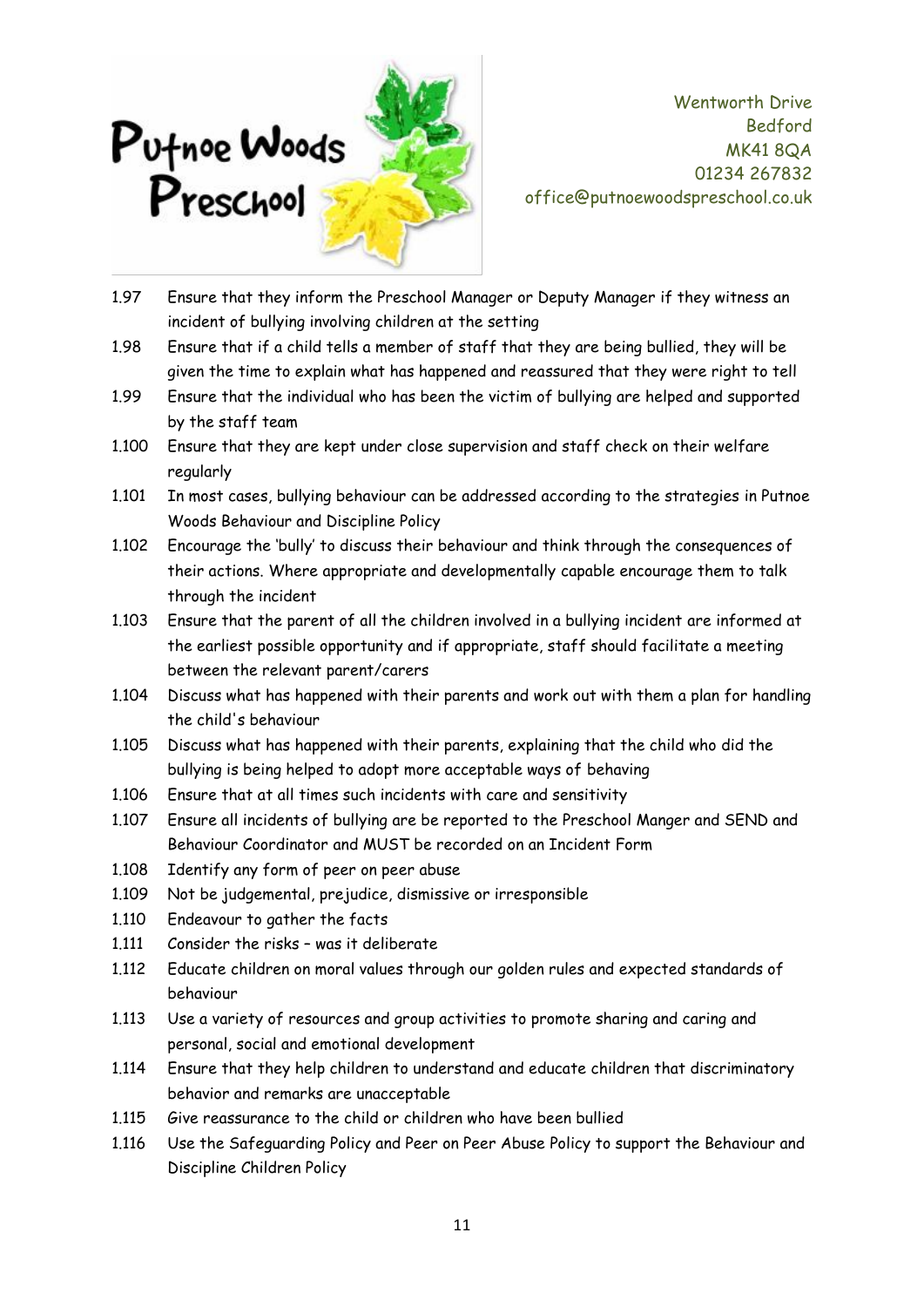

If a child bullies another child or children the staff at Putnoe Woods Preschool will:

- 1.117 Intervene to stop the child harming the other child or children
- 1.118 Explain to the child doing the bullying why her/his behaviour is inappropriate
- 1.119 Give reassurance to the child or children who have been bullied
- 1.120 Ensure that children who bully receive praise when they display acceptable behaviour
- 1.121 Ensure that we do not label children who bully

Putnoe woods Preschool is committed to anti-discriminatory practice to promote equality of opportunity and valuing diversity for all children, their parents and families and will not tolerate any behaviours that will hinder this.

## **Saying Sorry**

At Putnoe Woods Preschool we do not force a child to say 'sorry', however in the same instance we do not wish to lead them to believe that their behaviour was unacceptable.

When dealing with unacceptable behaviour we use this as a learning experience and teaching opportunity to encourage the child to think about what they have done wrong, why it was wrong, and the impact the behaviour had on the other child. We consider that after giving the child time to think about their actions and behaviours we can then ask what he can do about it to make the wrong right and reinforce our Values and preschool rules and boundaries.

## **Physical Restraint and Intervention**

*'Physical intervention is where practitioners use reasonable force to prevent children from injuring themselves or others, or damaging property '*

## *Statutory Framework for the Early Years Foundation Stage 2021*

Physical intervention is very rarely used at Putnoe Woods Preschool and most incidents of challenging behaviour can be managed by talking to the children, calming them down and diffusing the situation. However, on exceptional occasions it may be necessary for adult physical intervention for the following reasons:

- 1.122 When there is immediate danger of personal injury to the child
- 1.123 When there is immediate danger of injury to another person
- 1.124 To avoid damage to property
- 1.125 When a child is behaving in a way to cause serious disruption to other children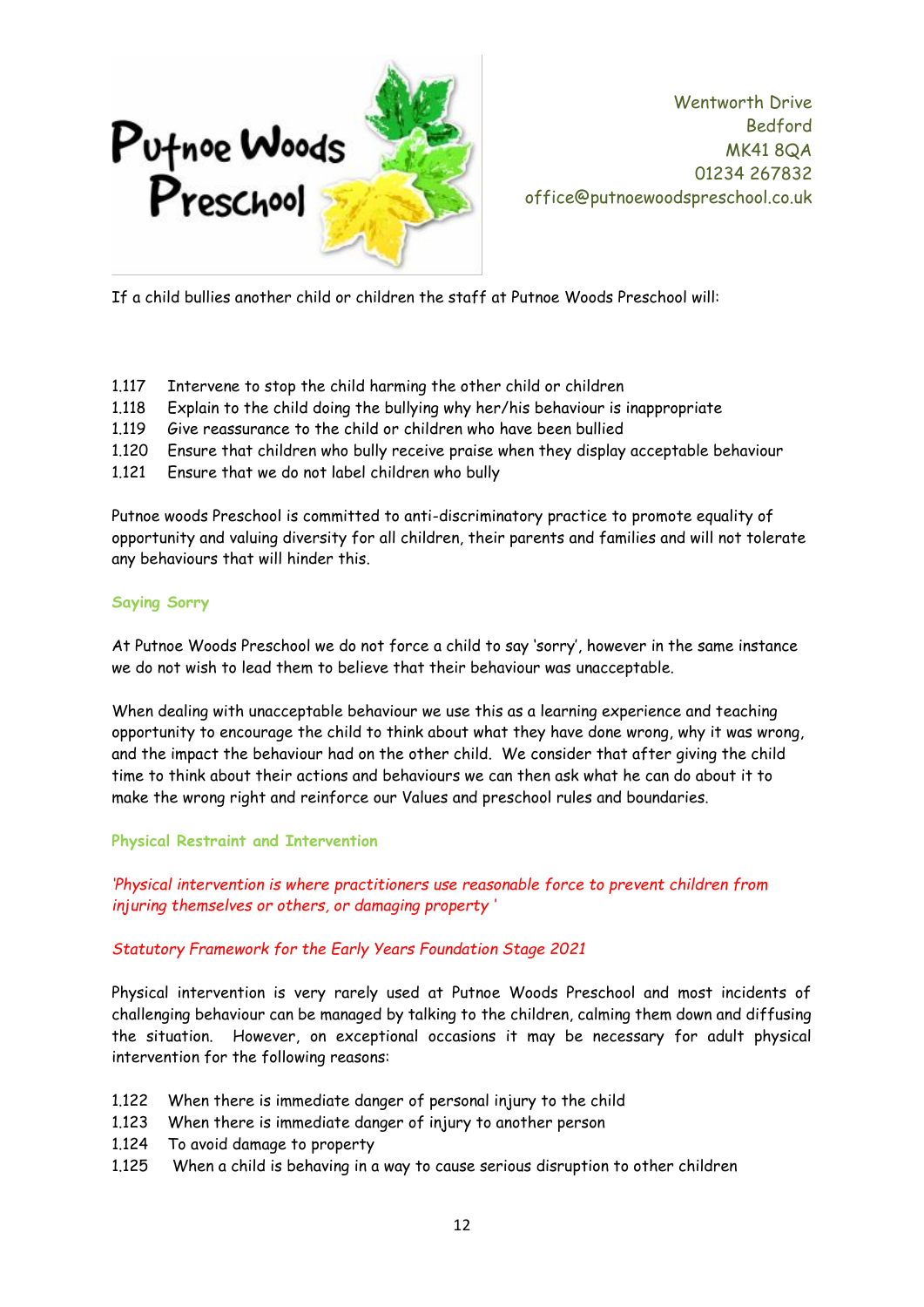

In exceptional circumstances, where there is immediate risk of injury, a member of staff at Putnoe Woods Preschool may need to take any necessary action that is consistent with the concept of 'reasonable force'

Before intervening physically, the staff at Putnoe Woods Preschool will wherever practicable, tell the child who is demonstrating unwanted behaviours to stop, and what will happen if he or she does not. The member of staff will continue to communicate with the child throughout the incident and should make it clear that physical contact or restraint will stop as soon as it ceases to be necessary.

In such cases only the minimum force necessary will be used whilst maintaining a calm and measured approach.

Should, in very rare occurrences, it may be necessary to use physical restraint and intervention, the following procedures will be enforced:

- 1.126 The child's parents should be contacted immediately and informed of the restraint and the reasons for doing so
- 1.127 A Physical Intervention Form MUST be completed as soon as it is practical to do so
- 1.128 The Chair of the Board of Trustees will be informed of the incident
- 1.129 Putnoe Woods Preschool ensure and endeavour to create and maintain an enabling environment that is tolerant, caring and nurturing in which all negative forms if behaviour is not acceptable.

#### **Suspensions and Exclusions**

- 1.130 Putnoe Woods Preschool are committed to dealing with negative behaviour in a nonconfrontational manner. Wherever possible, disruptive or challenging behaviour will be tackled collectively between staff and children in the preschool
- 1.131 There are occasions when such strategies alone will not alter or prevent negative behaviour. In such cases, further action will be necessary, including reviewing a child's place at the preschool on either a temporary or permanent basis
- 1.132 This may take place after persistent episodes of unacceptable behaviour, all of which will have documented and discussed with the parent/carers
- 1.133 Details of all incidents, suspensions and exclusions will be recorded and kept on the preschool records
- 1.134 Each incident MUST be discussed with the child concerned parents / carers
- 1.135 As a last resort, the preschool has a right to temporarily suspend or permanently exclude a child in the event of persistent and irresolvable unacceptable behaviour
- 1.136 Only in the event of extremely serious incident will a child be suspended from the preschool with immediate effect. In such circumstances, the child's parent/ carer will be contacted immediately and asked to collect their child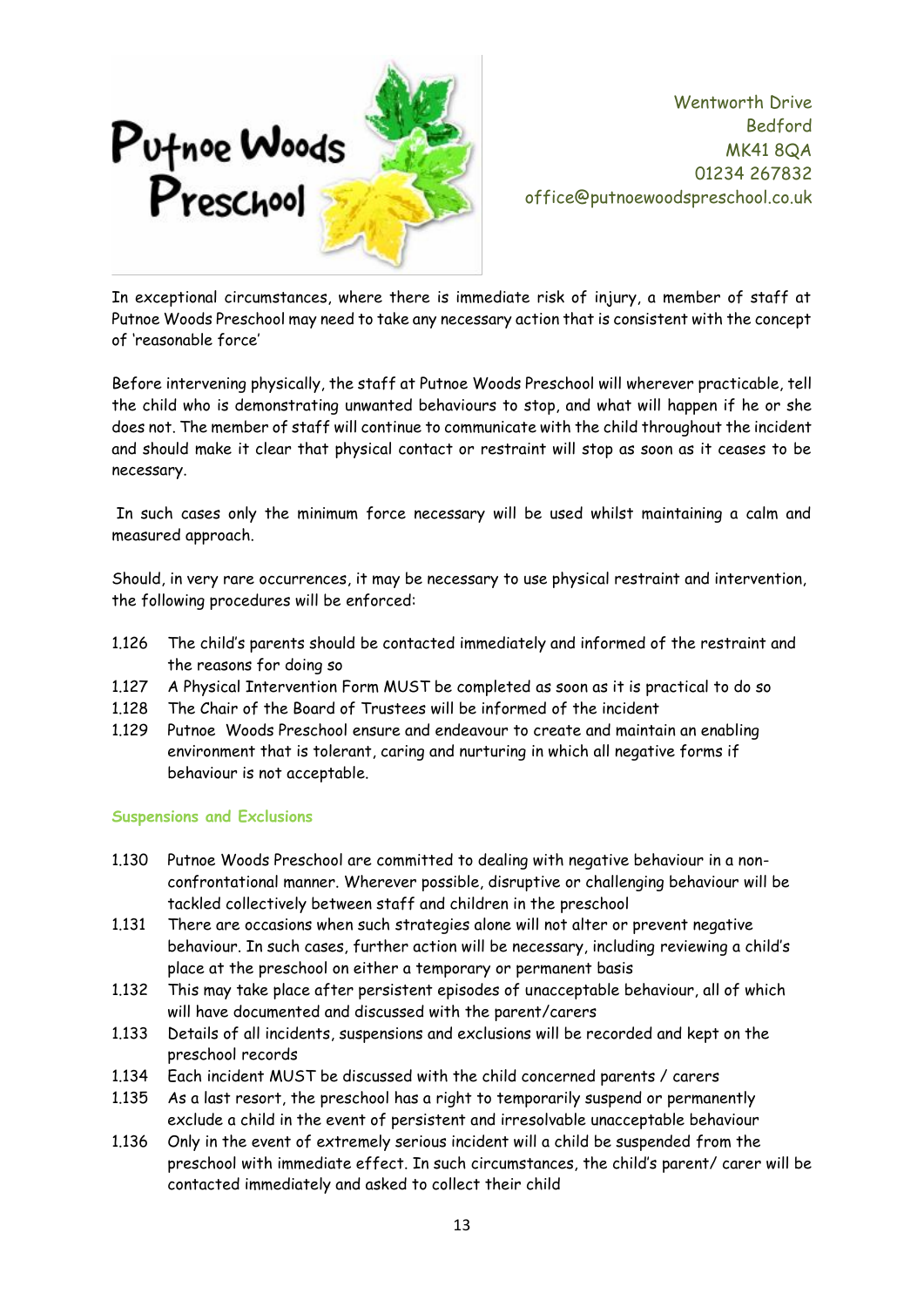

1.137 After an immediate suspension has taken place, the Preschool Manager will arrange a meeting with the parents / carers to discuss their child's future within the preschool

The named person Caroline Statham (SEND Coordinator) for managing behaviour will:

- 1.138 Advise other staff on behaviour issues
- 1.139 Along with each room leader will keep up to date with legislation and research
- 1.140 Support changes to policies and procedures in the preschool
- 1.141 Access relevant sources of expertise where required and act as a central information source for all involved
- 1.142 Attend regular external training events, and ensure all staff attend relevant in-house or external training for behaviour management

## **This policy is in compliance with GDPR (General Data Protection Regulations) May 2108**

**Putnoe Woods is committed to safeguarding and promoting the welfare of children and young people, employees, students, volunteers, trustees and parents and expects all staff and volunteers to share this commitment.**

| Date of Policy:             | Created By: |  |
|-----------------------------|-------------|--|
| September 2014   Jo Skelton |             |  |
|                             |             |  |

| <b>Review Date</b> | Reviewer   | Amendments                                                    |  |
|--------------------|------------|---------------------------------------------------------------|--|
| September 2015     | Jo Skelton |                                                               |  |
| September 2016     | Jo Skelton | • 123 Magic added<br>• Peer on Peer Abuse added               |  |
| September 2017     |            | $1.15 - 1.17$<br>Added - staff should aim to<br>$1.18 - 1.26$ |  |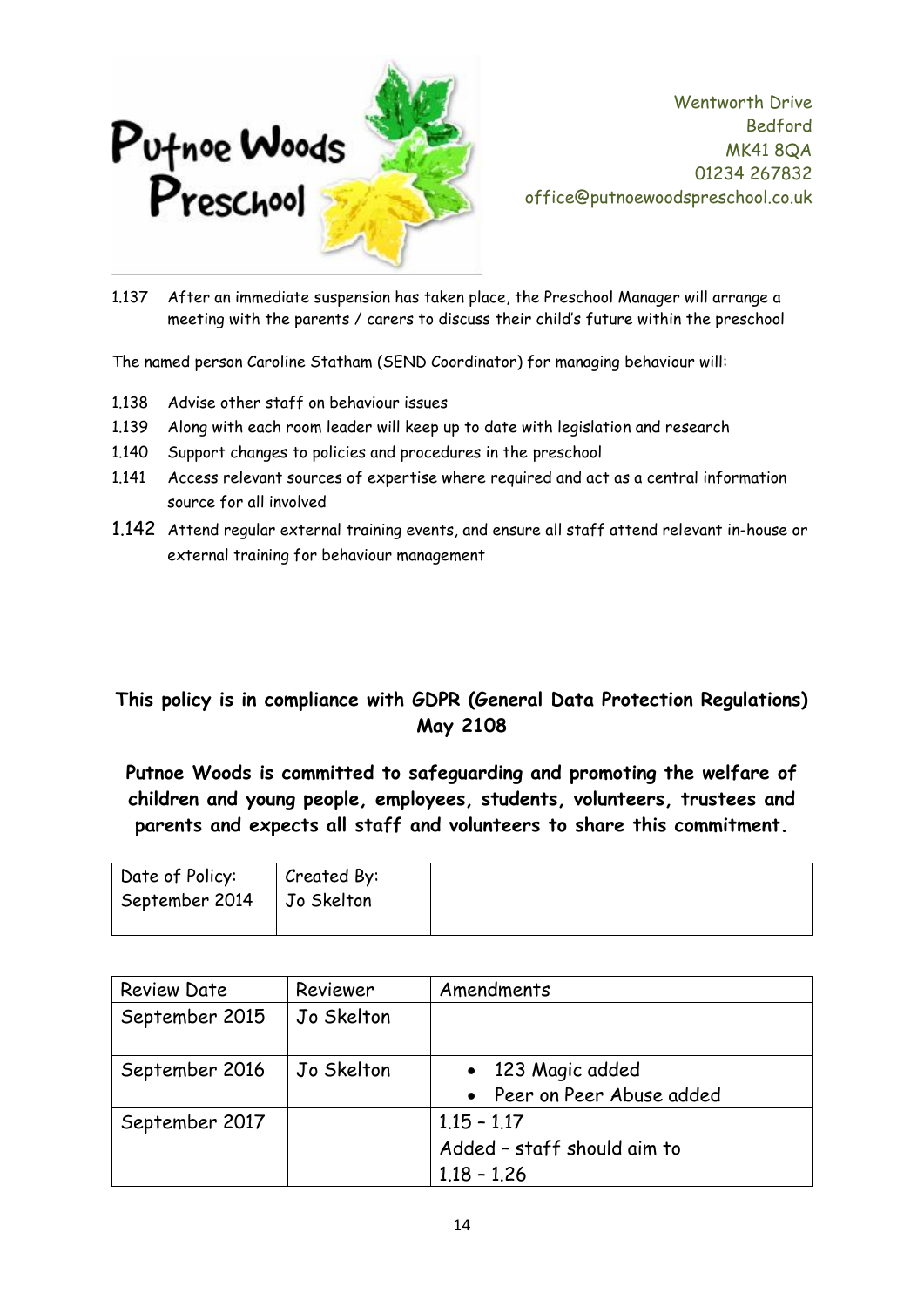

|               |                                   | Added - staff should<br>$1,27 - 1,31$<br>Added Named person<br>$1.38 - 1.42$<br>Added - ABC and IEP |  |
|---------------|-----------------------------------|-----------------------------------------------------------------------------------------------------|--|
|               |                                   | $1.77 - 1.84$<br>Added - Suspension and exclusion                                                   |  |
| November 2017 | Jo Skelton<br>Caroline<br>Statham | Paragraphs moved to flow<br>Removal of ITERS and ECERS paragraph                                    |  |
| January 2018  | Caroline<br>Statham               | Buttercup Room Behaviour Flow Chart<br><b>Bluebell Room Behaviour Flow Chart</b>                    |  |
| May 2018      | Jo Skelton                        | GDPR statement added<br>1.90 Consent to Share Information<br>Preschool Room Behaviour Flow Chart    |  |
| November 2019 | Nikki Adams                       | New email address                                                                                   |  |

| <b>Review Date</b> | Reviewer   | Amendments            | Policy signed off on<br>behalf of the Board<br>of Trustees |
|--------------------|------------|-----------------------|------------------------------------------------------------|
| February 2020      | Caroline   | None to be made       |                                                            |
|                    | Statham    |                       |                                                            |
| January 2022       | Jo Skelton | Keeping Children Safe |                                                            |
|                    |            | in Education 2021     |                                                            |
|                    |            |                       |                                                            |
|                    |            |                       |                                                            |
|                    |            |                       |                                                            |
|                    |            |                       |                                                            |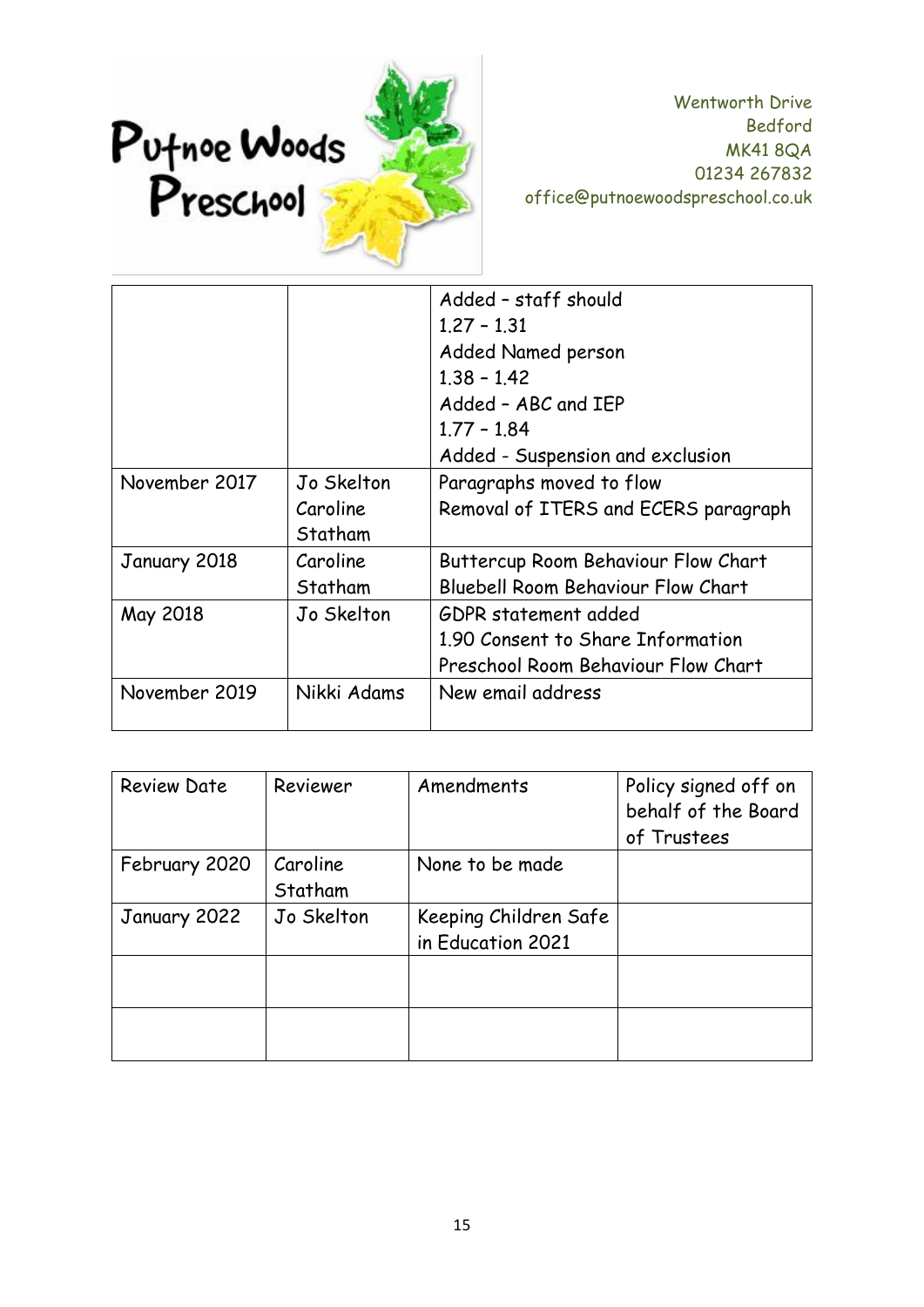

**Buttercup Room**

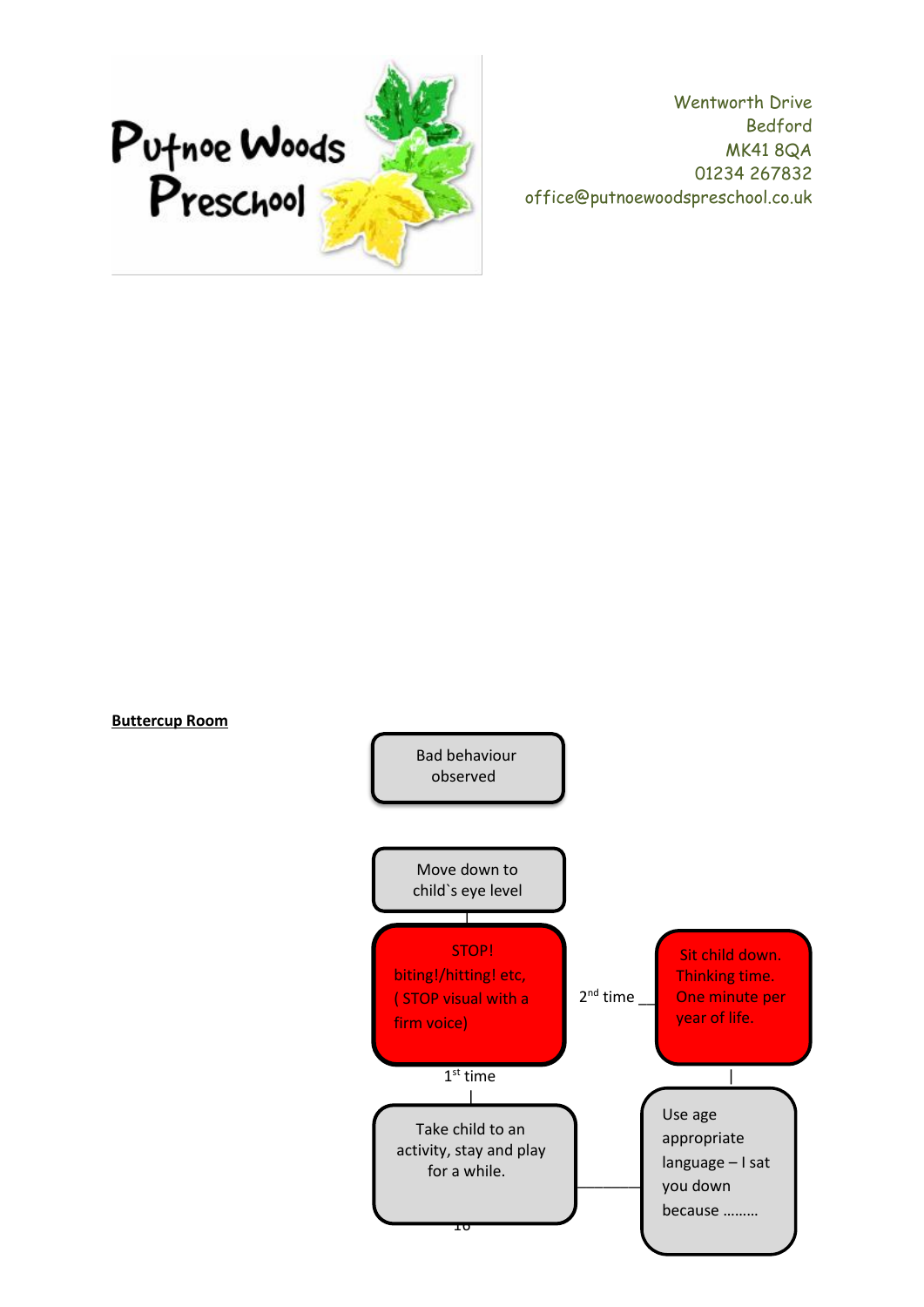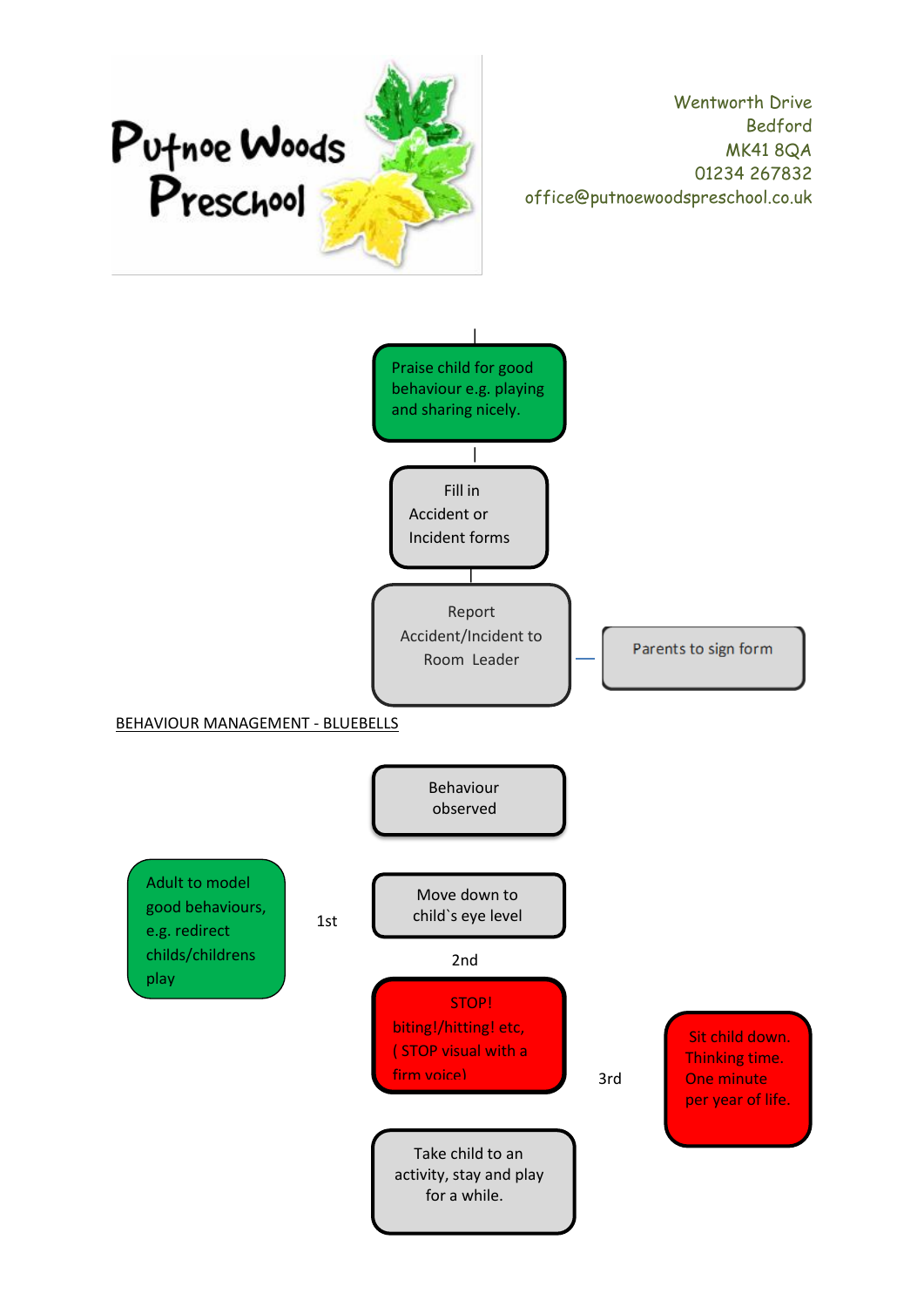![](_page_17_Picture_0.jpeg)

Praise child for good behaviour e.g. playing and sharing nicely.

Use age appropriate language – I sat you down because ………

 Accident/Incident form?

Report Accident/Incident to Room Leader

Parents to sign

#### **EVERE BEHAVIOURS**

- spitting
- hurting others physically/emotionally
- persistent refusal
- acting in a manner that is harmful to others or themselves
- inappropriate language